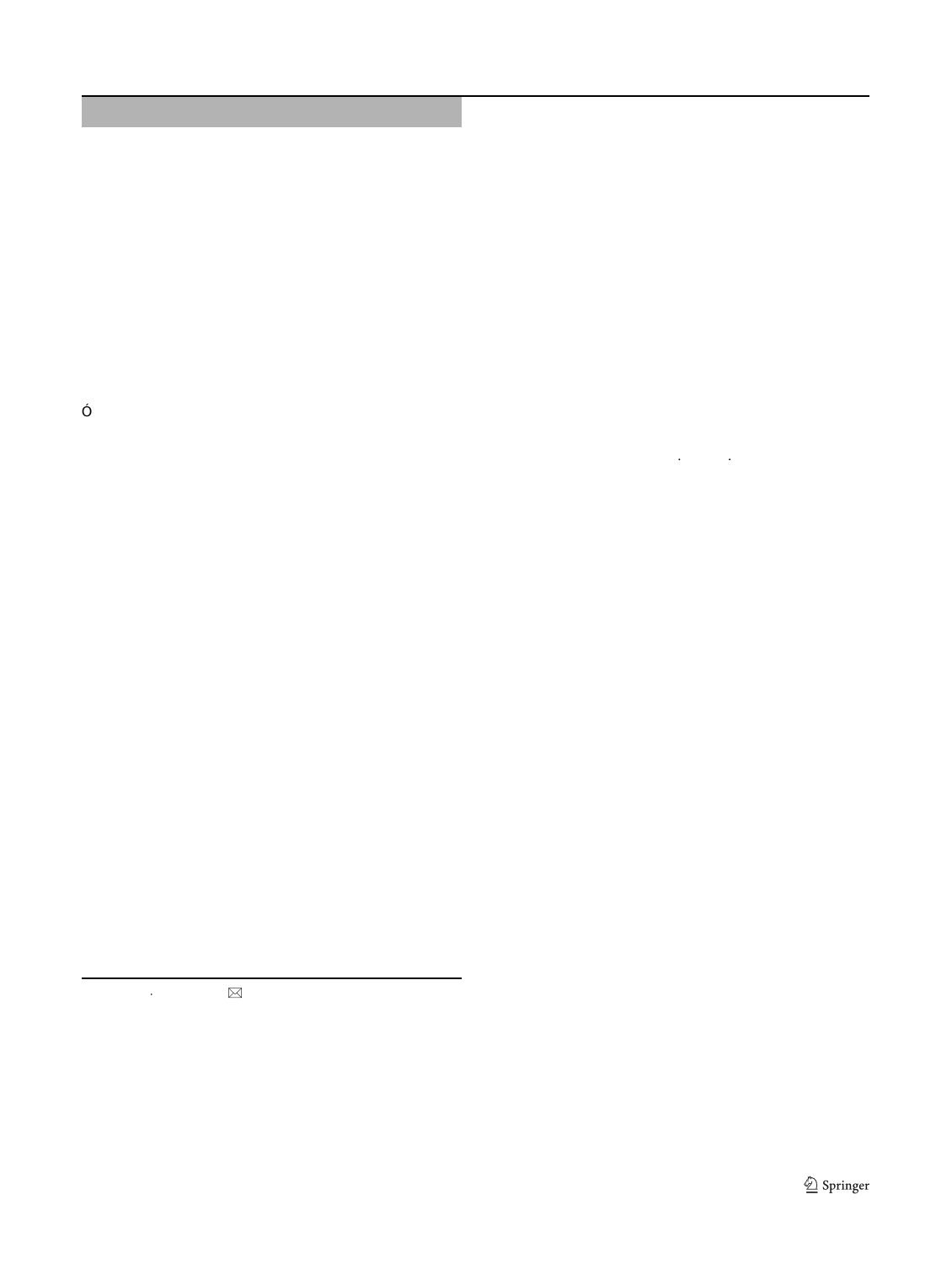motor learning in stable environments. Apart from a gen-of the motor control system and is applied broadly even eral decline in cocontraction following learning, the after learning.

manner in which cocontraction during movement is tuned

to speciÞc requirements of the task is unknown. In the

present study, we have assessed the role of musclethods

cocontraction following adaptation to stable environmental

dynamics in two situations. We have Þrst examined the ubjects and apparatus

degree to which cocontraction during movement is modu-

lated with the strength of the external force Þeld. The Ten male subjects, between 19 and 28, participated in this modulation of cocontraction with the level of external force study. All subjects were right-handed and had no history of would be consistent with the idea that cocontraction controheuromuscular disorder. Experimental procedures were is part of the way in which the nervous system compensatespproved by the McGill University Ethics Committee. for the effects of external dynamics. A second focus is Subjects were seated in front of a two degree-of-freedom whether cocontraction is differentially tuned to offset the planar robotic arm (Inmotion2, Interactive Motion Techeffects of loads associated with movements in different nologies Inc.) and held the handle in their right hand. For directions. Different muscle pairs are involved in moving each subject, the height of the seat was adjusted to produce in different directions and accordingly different patterns of an abduction angle at the shoulder of 85 he seat position muscle coactivation may be necessary to optimally supportvas also adjusted to have a shoulder angle of realtive these movements. Apart from demonstrations under static the frontal plane, and an elbow angle of 90 elative to conditions (Gribble and Ostry998 Gomi and Osul998), it is unknown whether the nervous system is capable oflecrease friction, the subjectÖs hand was supported on the modulating the balance of cocontraction over differentsurface of a glass table by an air-sled. Hand position was muscle pairs to counteract the forces involved in different measured with optical encoders at the robot joints. movement directions. the upper arm, as the start point for all movements. To

In the present study we have assessed the role dExperimental task

muscle cocontraction after extensive practice. We have

used a center-out reaching task with a clockwise velocity-The experimental session was divided into a familiarization dependent curl Þeld to gauge this effect (Shadmehr andhase and an experimental phase. The electrodes were Mussa-Ivaldi1994. Two primary directions of movement placed just prior to the experimental phase. In the familwere chosen for this study. Reaching movements in onearization phase of experiment, subjects were trained to direction required mostly elbow rotation (elbow move- make 15 cm reaching movements in 60050 ms to two ment condition) while movements in the second directionvisual targets that were positioned just below the surface of involved primarily shoulder rotation (shoulder movement the glass table. No forces were applied during this part of condition). In each direction, subjects trained with two the experiment (null condition). One visual target was levels of force-Þeld strength consecutively. We obtained placed lateral to the subject at the left of the start point. The measure of muscle cocontraction using a techniqueeaching movement to this target involved shoulder ßexion described previouslyÑthe minimum normalized muscle (on average 21) and to a lesser extent elbow extension activity for each antagonist pair of muscles (Thoroughman (6 ). We will refer to this as the shoulder movement con-and Shadmehr1999, Gribble et al. [2003](#page-10-0)). This is a dition. A second target was placed in a diagonal direction, measure of co-occurring activity that is shared by anforward and to the right of the start point. Movement to this antagonist muscle pair and provides an estimate ofarget primarily involved elbow extension (30 combined cocontraction. We observed that even following adaptawith 6 shoulder ßexion) and will be referred to as the tion and after considerable training, the cocontractionelbow movement condition.

level varied with the strength of the force-Þeld. We also Subjects were asked to move as straight as possible and observed that movement direction had a substantia udioĐvisual feedback of movement duration was provided inßuence on the pattern of cocontraction. Moreover, the at the end of each trial. In familiarization phase, two blocks cocontraction associated with these effects accounted for a 50 trials each were carried out to each of the targets. substantial and remarkably constant portion of totalSubjects had full view of the arm at all times during the muscle activation. These results show that even duringxperiment. Each trial started with a short beep and subwholly stable interactions with the environment, cocon-jects were asked to reach the target in a single movement. traction is modulated with the level of the force-Þeld and They were also told that their reaction time was not the also with the direction of movement. These bndingsfocus of the study and accordingly was not included in the suggest that coactivation control is an integral component neasured movement duration. Following movement, when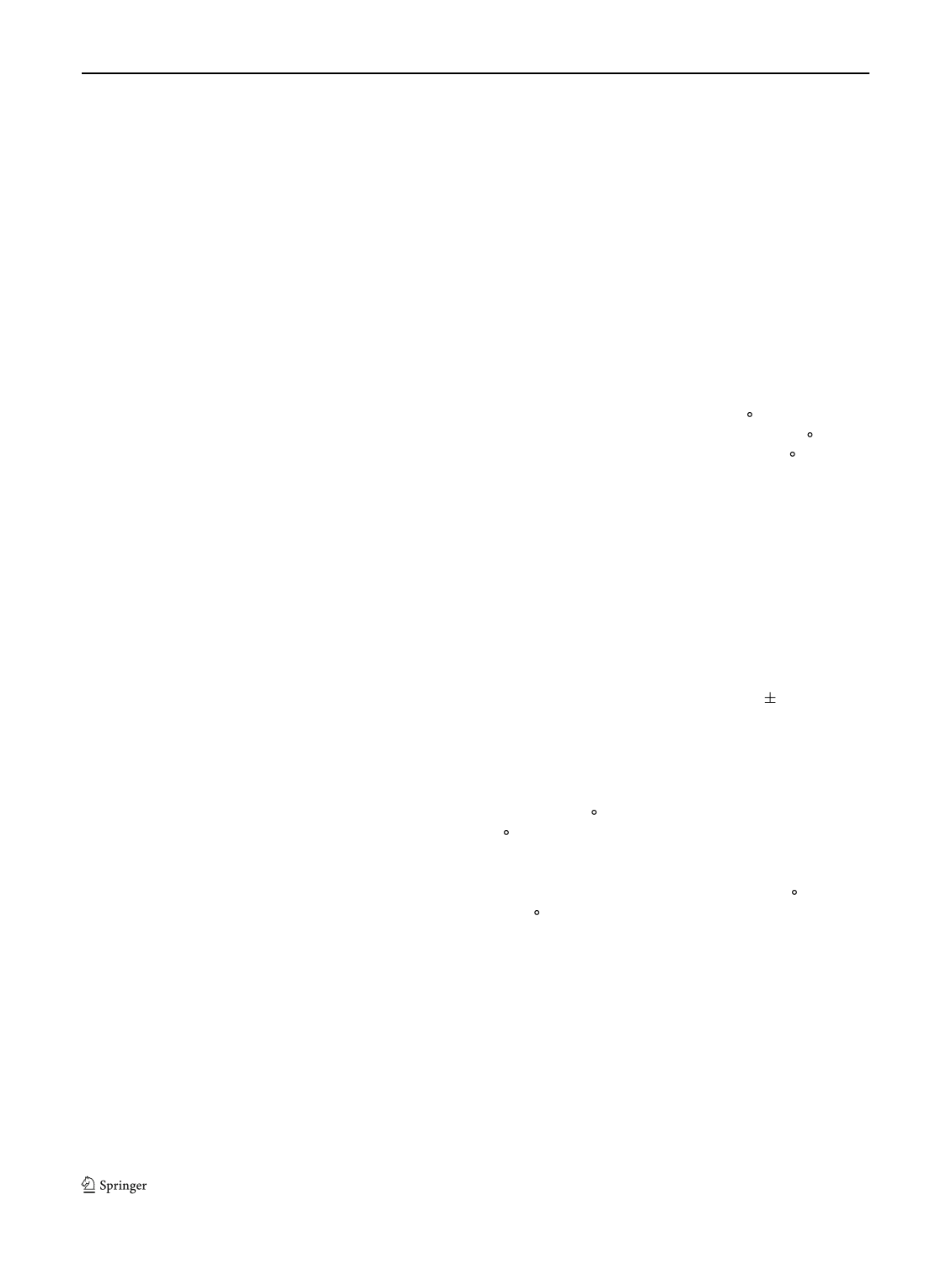the hand stopped inside a 1 cm diameter circular targetectiÞed and the root-mean-square of the signal was calzone, visual feedback of their movement duration wasculated over a sliding window of 100 ms. A measure of displayed on a monitor beside the robot. They also hear**b**aseline EMG activity was removed from all signals on a audio feedback at the same time. The robotic arm then per muscle basis. The measure was obtained by recording a moved the subjectÖs hand back to the start point and aftesingle 30-s trial at the beginning of the experimental phase, 500 ms delay the next trial began. during which the subject rested at the center of workspace

Six shoulder and elbow muscle sites were identiÞed andnd did nothing. For each trial, the EMG signals and prepared for electrode placement. The muscles of interestinematics data were time-aligned at movement start. were two single-joint shoulder muscles (pectoralis clavic-Movement onset was scored at the time that tangential ular head and posterior deltoid), two muscles acting at theand velocity exceeded 20 mm/s. Movement end was also elbow (the double-joint muscle biceps long head and singlecored when the hand tangential velocity fell below the 20 joint triceps lateral head) and two bi-articular shoulder andmm/s. Kinematic error was used to assess learning and was elbow muscles (biceps short head and triceps long head). **A**eÞned on a trial-by-trial basis, as the maximum perpenvariety of test maneuvers were carried out to determinedicular distance (PD) between the hand trajectory and a electrode placement. EMG signals were ampliÞed andtraight line that connected movement start and end. analog Þltered between 20 and 450 Hz (Delsys, Bangoli 8). We also assessed performance by computing a learning

In the experimental phase of study, subjects were ranindex (Hwang et al2003), LI, a measure that takes into domly divided into two groups of Þve subjects each. The account both force-Þeld trials and catch-trials and, hence, Þrst group was tested Þrst with movements to the lateradorrects for possible differences in performance due to target (shoulder movement condition) and then repeatedifferences in the action of the force Þeld. The LI is deÞned the same procedure with movements to the diagonal targets:

(elbow movement condition). The second group of subjects did the same task but in opposite order. Five blocks of reaching movements were carried out to each target.  $L = \frac{|PD_{\text{catch}}|}{|PD_{\text{catch}}| + |PD_{\text{ff}}|}$  (2)

Blocks 1 and 2 involved 50 trials each and were carried out there PD is the maximum perpendicular distance from a under null conditions (only Block 2 was recorded). Block 3 straight line under force Þeld conditions and BiD is the involved 150 trials under low force-Þeld conditions (see same measure for catch trials. The learning index ranges below). A fourth block (Block 4) also involved 150 trials from 0.0 early in training to an upper limit of 1.0 under under high force-Þeld conditions. A Þnal block of 50 trials conditions of complete adaptation.

was carried out under null conditions to test for afteref-Following the removal of baseline activity, measures of fects. EMG data and kinematics were recordedEMG were normalized on a muscle-by-muscle basis for simultaneously. each subject separately. The normalization serves to equate

Clock-wise velocity-dependent forces were used during MG magnitudes of antagonist muscles under static conforce-Þeld trials. Equation shows the forces that were ditions. As a normalization factor we used the mean muscle applied to the subjectÕs hand. activity from the high force condition during a 200 ms

| $\begin{bmatrix} f_x \\ f_y \end{bmatrix} = \beta \begin{bmatrix} 0 & 1 \\ -1 & 0 \end{bmatrix} \begin{bmatrix} v_x \\ v_y \end{bmatrix}$ |  |  |  |
|-------------------------------------------------------------------------------------------------------------------------------------------|--|--|--|
|-------------------------------------------------------------------------------------------------------------------------------------------|--|--|--|

window from 500 to 300 ms before movement onset (averaged over the 300 trials in both movement directions). As a control, we repeated the normalization procedure

In this equation $f_x$  and $f_y$  are the commanded force to the using the mean EMG activity in a 200 ms window starting robot, $v_x$  and $v_y$  are hand velocities in Cartesian coordinates300 ms after the end of movement. We also repeated the and  $\beta$  gives the Þeld strength. was set at 7 N s/m for the normalization procedure based on measures of maximum low force-beld condition and 17 N s/m for the high force-voluntary cocontraction that were recorded prior to the Þeld condition. In 20% of randomly chosen force-Þeld experimental measurements. In both cases, the results trials, the robot motors were turned-off and subjects werobtained were qualitatively similar to those reported above. tested under null conditions (catch trials). We have not used the more usual technique of nor-

## Data analysis

malizing EMG relative to maximum voluntary contraction (MVC). In order to obtain a normalized measure of muscle cocontraction (as opposed to individual muscle contrac-

Position signals were sampled at 200 Hz, low-passion), we needed a reference that equated for EMG levels in Butterworth Þltered at 20 Hz and numerically differenti-antagonist muscles when the arm is cocontracted in statics. ated to produce the velocity signals. EMG signals wereConventional MVC measures are obtained for each muscle sampled at 1,000 Hz and digitally band-bass Þiteredseparately and MVC values for antagonist muscle pairs are between 20 and 450 Hz. EMG signals were then full-wave unlikely to result in static equilibrium.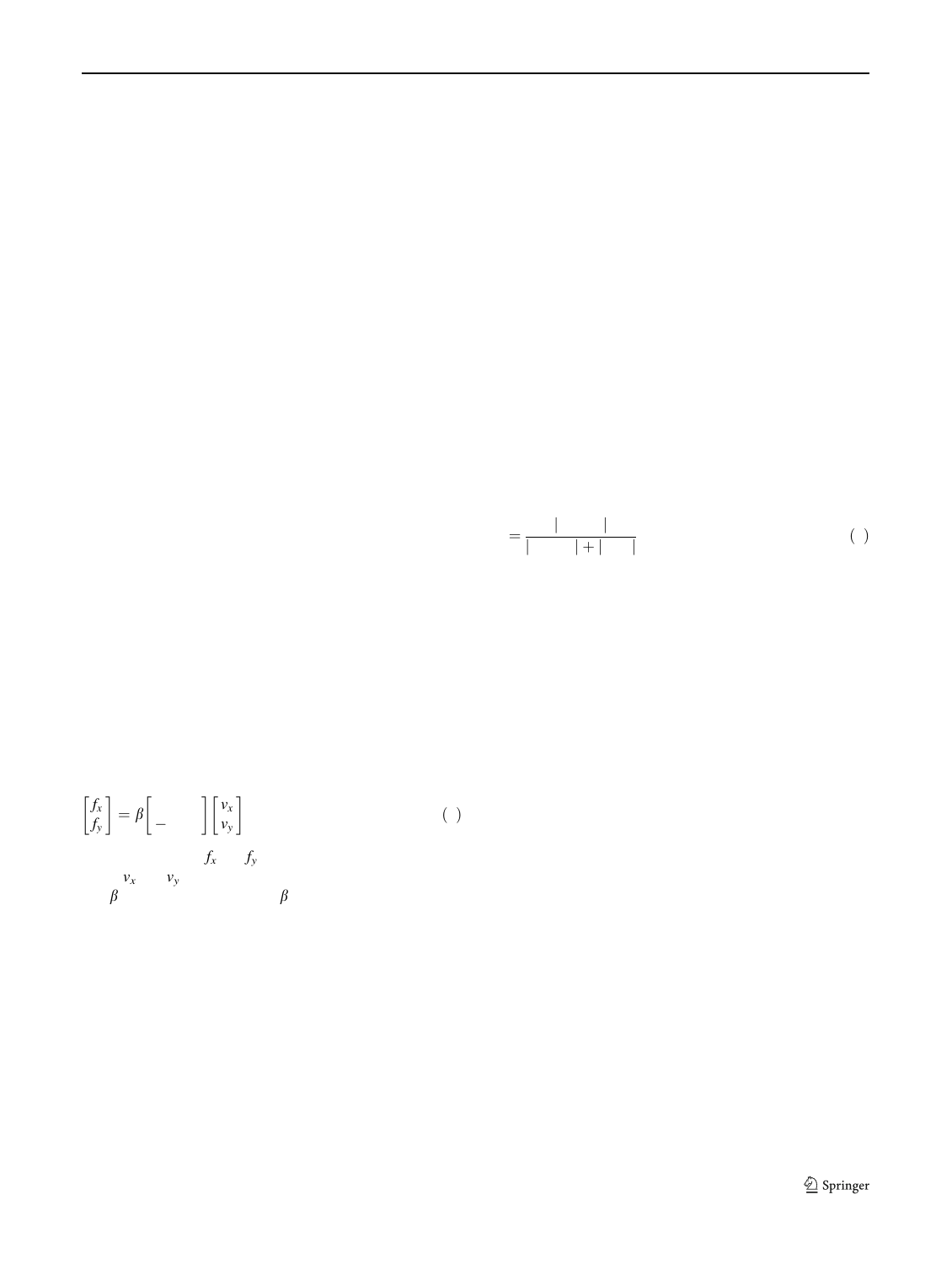We obtained a measure of cocontraction as follows. Orshoulder movement condition and elbow and biarticular each trial and for each antagonistic pair of muscles (for cocontraction in the elbow movement condition.

example, biceps long head and triceps lateral head), the We tested six additional subjects in a control study that minimum normalized muscle activity (from the two EMG involved only the shoulder movement condition, and was signals) was calculated at each point in time (Thoroughmanonducted without catch trials. Subjects Þrst completed 450 and Shadmeht 999 Gribble et al.2003. This measure of trials under null conditions followed by 450 further trials in cocontraction was calculated over the course of movementhe high force condition. EMG and movement kinematics to yield a cocontraction trajectory for all trials in the null, were recorded as described above. We veriÞed that perlow force and high force conditions. formance had reached asymptotic levels by dividing the

We also computed a measure of reciprocal activation foexperiment into bins of 25 trials each. A repeated measures each trial and each pair of antagonist muscles. The measuANOVA assessed differences in both cocontraction and of reciprocal activation was the total activity in each movement curvature over the course of the null and forcemuscle pair minus the activation in each muscle due to eld trials in the control study.

muscle cocontraction. The total activity in each muscle pair

was thus the sum of reciprocal activation plus two times

muscle cocontraction (reßecting the contribution of Results

cocontraction to the measured activity of each individual

muscle). The contribution following learning of muscle The aim of this study was to assess the role of coconcocontraction to total muscle activity was calculated astraction following adaptation to a novel dynamic follows (averaged over the Þnal 25 trials in each experienvironment. In order to quantify learning we calculated mental condition, not including catch-trials and the the maximum perpendicular deviation (PD) of the hand immediately following trial): from a straight line connecting movement start and end.

$$
C = \frac{2\text{coc}}{2\text{coc} + \text{recip}}
$$
 (3)

Figure [1](#page-4-0)a shows the mean  $PDESE$ ) for the shoulder movement condition over the course of the four blocks of the experiment (50 trials under null-Þeld, 150 trials under

where C is the proportion of total muscle activity due to low force-beld conditions, 150 trials under high forcecocontraction, coc is the contribution of each muscle to beld conditions and 50 Pnal after-effect trials). The cocontraction and recip is the total reciprocal activation asoccurrence of catch-trials shown in red was random in the deÞned above. actual experiment however for visualization purposes they

For purposes of statistical analysis, each individual co<sub>are plotted at equal intervals. It can be seen that move-</sub> contraction trajectory was divided to four parts, 250 to 50 ments are straight during null Þeld trials. When the forcems before movement onset, 50 ms before movement onspeld is unexpectedly introduced, the hand path deviates to maximum tangential hand velocity, maximum velocity from a straight line but with practice the deviation is to end of movement and a 200 ms interval immediatelyreduced. As in other studies of force-Þeld learning even at following movement end. Repeated measures ANOVA an $\Phi$ symptote some curvature remains (Lackner and Dizio Bonferroni corrected post hoc tests were used to evaluat<sub>pg94</sub> Caithness et al2004. The hand path is deviated in statistical differences. the opposite direction during catch trials and the magni-

We also classiÞed muscles according to their role intude of the after-effect increases as a function of load. movement and cocontraction measures were divided opollowing the completion of the low force condition this basis. We refer to the cocontraction activity of antag-subjects rest for 5 min and then start the high force onistic muscles that are involved in the generation of<sub>condition in which the direction of force-Þeld remains the</sub> movement as prime mover cocontraction, and the cocongame but the magnitude is increased. As in the low force traction activity of antagonistic muscles at the largely<sub>condition, the hand initially deviates from a straight line.</sub> stationary joint as stabilizer cocontraction. Previous studie Eurvature is reduced with practice, however, the effect of have demonstrated that activity in biarticular muscles is he force-beld is not fully removed and some residual closely related to movement and torque at the elbow (Gomburvature is observed that is greater in magnitude than in and Osu[1998](#page-10-0), Gribble and Ostr[y1998](#page-10-0). Therefore, we the low force condition. The Þnal block of the experiment have grouped double joint muscles with elbow muscles fornvolves 50 trials under null Þeld conditions. Here one purposes of this analysis. Thus, we grouped together as observe a considerable after-effect that gradually stabilizers, the shoulder cocontraction values in the elboweturns to null Þeld levels. Figureb shows the perpenmovement condition and the elbow and biarticular cocon-dicular deviation for the elbow movement task. The effect traction values in the shoulder movement condition. Wes qualitatively similar to that observed in the shoulder grouped as prime movers, shoulder cocontraction in the novement condition.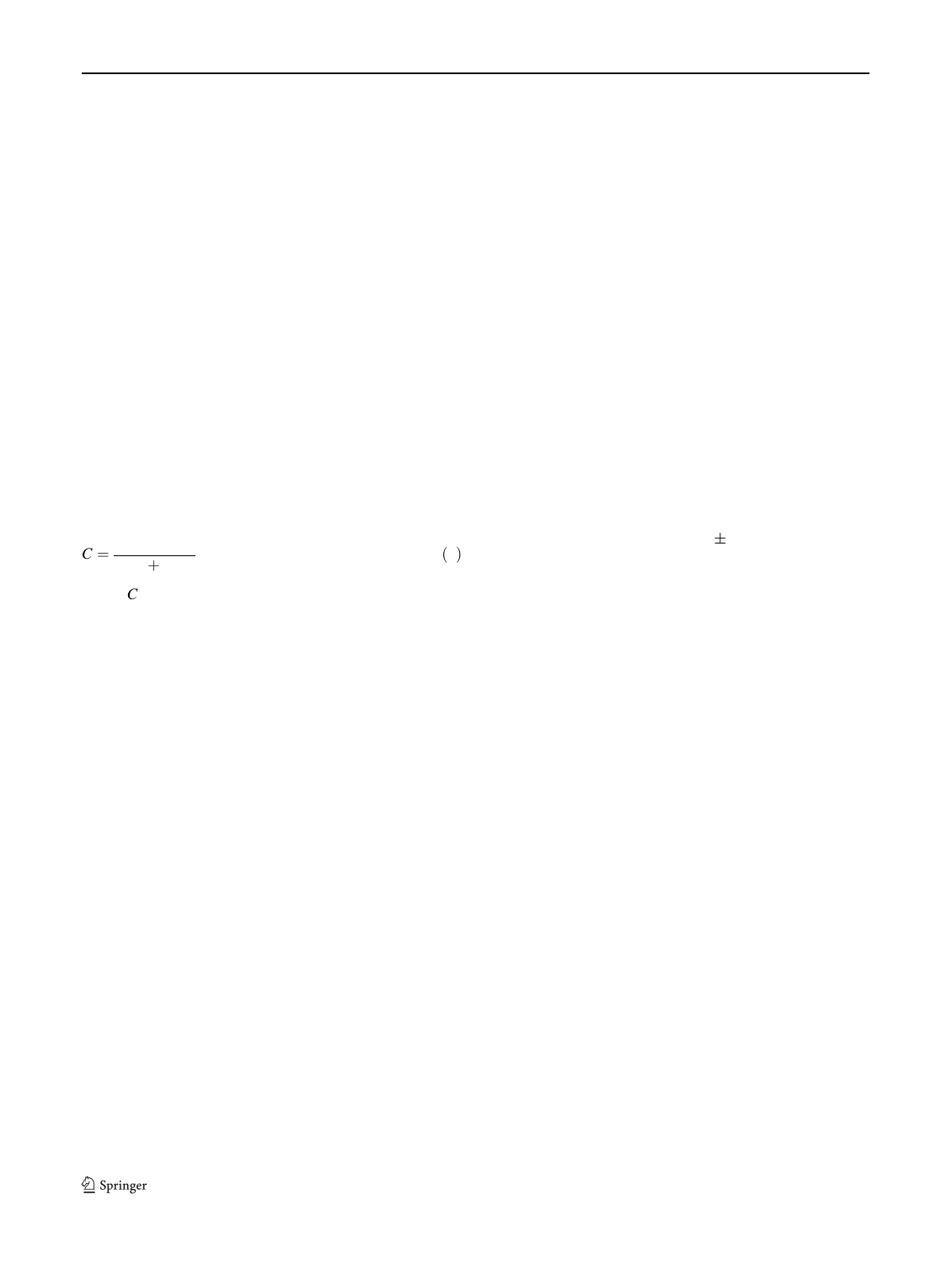deviation (PD) during the four phases of the experiment. Mean values across subjects  $E$ ) are showna Shoulder movement conditionb Elbow movement condition. PD reaches at asymptotic levels well before the end of training

<span id="page-4-0"></span>

Figure 1 shows that performance reached asymptotiq triceps lateral and long head for elbow movement and levels in all conditions. This was examined quantitatively pectoralis for shoulder movement). This phasic burst is by assessing changes in perpendicular deviation over thereceded and followed by coactivation of antagonistic course of the Þnal 50 trials of training. For this purpose, we muscles.

divided the last 50 trials of the low and high force conditions into Þve bins of ten trials each (catch trials were force Þeld learning, we removed catch trials and the folexcluded). A repeated measures ANOVA found no dif-lowing force-Þeld trial from statistical analyses. ferences in mean curvature over this set of 50 tri $\mathbb{R}$  = ( 0.30), although, as noted above curvature was reliablyow force, and high force conditions was used to calculate higher in the high force condition  $P(< 0.01)$ . This analysis the shoulder, elbow and biarticular cocontraction. To thus shows that performance had reached asymptotic levessure that there were no changes to EMG activity during long before the end of training. To analyze changes in EMG activity that accompany Normalized EMG activity for the Þnal 25 trials in the null, these intervals as a result of variation in movement kine-

The larger perpendicular deviation that is observed irmatics, we examined the maximum tangential hand high force-Þeld trials at the end of the learning phase isvelocity during these trials in the three conditions that we accompanied by larger perpendicular deviation in catchmeasured. In the shoulder movement condition, maximum trials in this condition. Thus, while limb deßections due to hand velocity was 4 $\pm$  2, 40 $\pm$  2 and 41 $\pm$  3 cm/s for null, the presence of the force-Þeld are greater, the amount dow and high force conditions, respectively. In the elbow learning as assessed by the magnitude of the catch triat ovement condition, maximum hand velocity for the same curvature is greater as well. To assess possible differences conditions was 43 2, 45  $\pm$  5 and 47 $\pm$  3 cm/s, in the amount of motor learning with force-Þeld strength respectively. A two-way repeated measures ANOVA we calculated a learning index, LI, for both the low force showed no reliable differences in hand velocity for the and the high force conditions (Hwang et  $2003$ ). The different force conditions $N = 0.06$ ). Therefore, changes in computation was carried out on a per subject basis usin**g**MG pattern are not present as a byproduct of velocity PD measures for Þnal 10% of trials in each condition.change.

Differences in the LI were tested using a two-way repe-Muscle cocontraction was calculated over the course of ated-measures ANOVA. We found that the LI was similar movement as the minimum normalized muscle activity for in low and high force conditions  $(0.19)$ , averaging 0.65 each antagonistic muscle pair and averaged over the Þnal and 0.61 for the shoulder movement condition and 0.71 and 25 trials in each condition, that is, at asymptotic perfor-0.66 for the elbow movement condition  $P$  (= 0.24 for shoulder vs. elbow movement). This suggests that in eacbocontraction trajectory was divided into four parts, 250Đ movement direction subjects learned approximately th $60$  ms before the onset of movement, 50 ms before same percentage of the force-Þeld regardless of its actualovement to maximum tangential velocity, maximum magnitude. mance levels following learning. Each resulting tangential velocity to movement end and the 200 ms

Figure [2](#page-5-0) shows performance under null Þeld conditionsinterval following the end of movement. Figufeshows for a representative subject. Mean shoulder and elbowhe mean  $\pm$ SE) normalized cocontraction of shoulder, rotation are shown along with the EMG activity of six elbow and biarticular muscles in each of these four intershoulder and elbow muscles. The data are time aligned toals, respectively. Cocontraction for the shoulder movement start and the highlighted area shows the periom ovement condition is shown in green while dark blue of movement. There is a clear burst of phasic musclerepresents cocontraction for the elbow movement activity in agonist muscles before the onset of movementondition.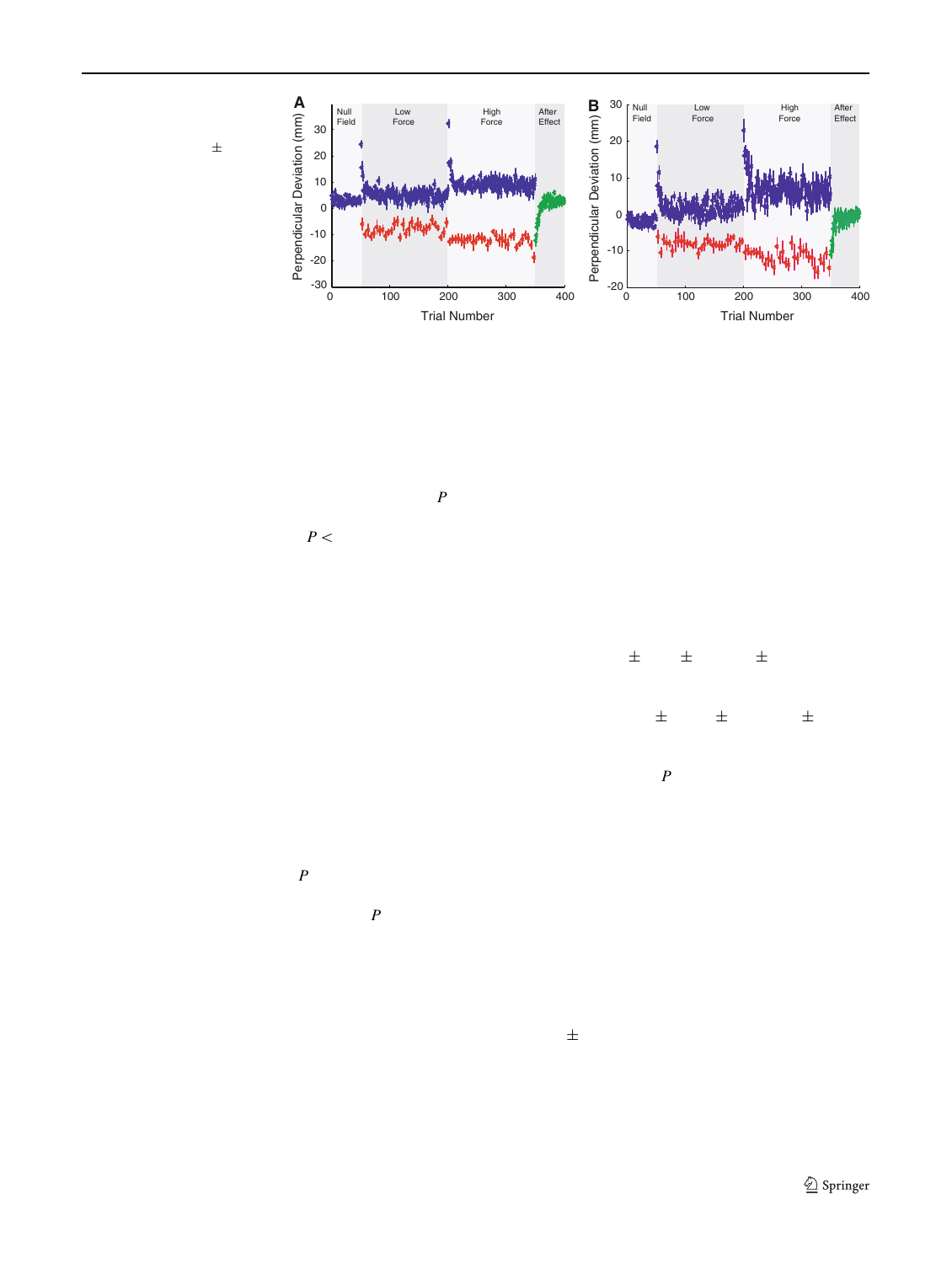rotation and mean EMG activity of six shoulder and elbow muscles for a representative subject.a Shoulder movement condition.b Elbow movement condition

<span id="page-5-0"></span>

interactions with the environment, cocontraction is modulated with the level of the force-Þeld and also with the direction of movement. Mean across subjects (SE) of shoulder, elbow, and biarticular cocontraction for shoulder movement direction *dreen*) and elbow movement direction (dark blue). Note that for visualization purposes different scales have been usedFrom 250 to 50 ms before movement. b A measure of 50 ms before movement to maximum velocity. c Maximum velocity to movement endd A measure of 200 ms following movement end

A four-way repeated measure ANOVA followed by generating limb displacement as prime movers. The anal-Bonferroni corrected post hoc tests was used to comparesis showed that cocontraction increased with magnitude the mean changes in muscle cocontraction. For this paref the force-Þeld $R < 0.001$ ). Cocontraction magnitudes at ticular analysis we divided muscles based on their role ireach force level were found to be reliably different from the movement. We will refer to muscles at the largelyone another by post hoc test $\mathcal{B} \in 0.02$  in all cases). stationary joint as stabilizers and muscles involved in Cocontraction magnitudes also varied over the course of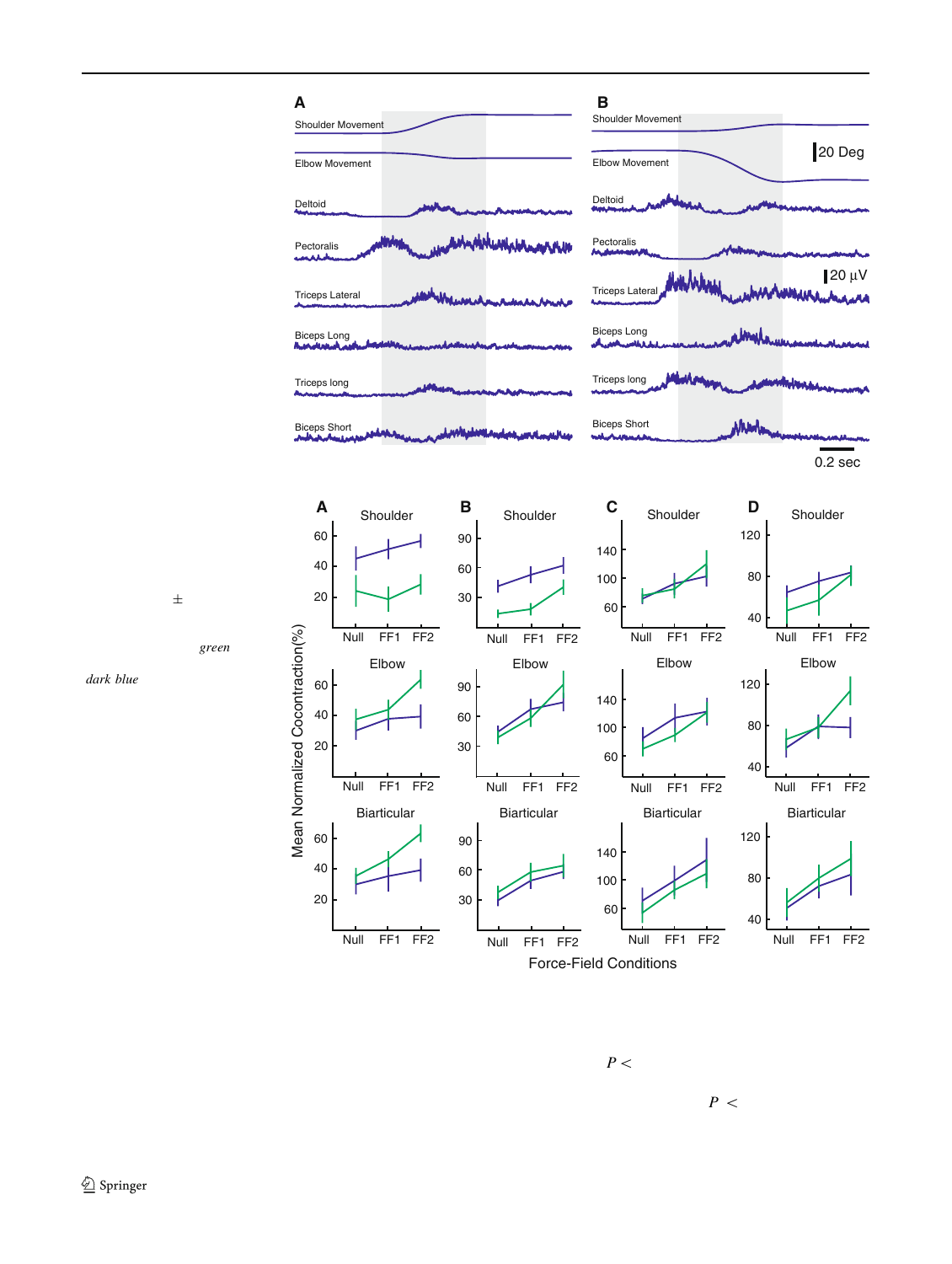<span id="page-6-0"></span>the movement  $\mathbb{P} < 0.001$ . Cocontraction was lowest in the intervals preceding peak velocity and increased reliablyo cocontraction, C, for each of the four time intervals to a maximum in the deceleration phase of movement ( Shown in Fig[.3.](#page-5-0) Figure4b shows this ratio in each of the 0.05 in both movement directions). The cocontraction levefour movement phases and the three force-Þeld conditions at the end of movement was not reliably different from that (averaged over muscle pairs). Overall it can be seen that in the deceleration phase  $\neq$  0.08). We quantibed the proportion of total muscle activity due cocontraction accounted for approximately half of the

The relative magnitude of cocontraction in stabilization measured muscle activity, except in the acceleration phase versus movement related muscles also varied duringf movement where the contribution is less. It can also movement  $P < 0.01$ ). In the period prior to movement been seen the proportion of activity due to cocontraction is (Fig. [3](#page-5-0)a) and in the interval from movement start to peak relatively constant in the different force conditions tested velocity (Fig. [3b](#page-5-0)), post hoc comparisons showed that here and in different movement directions. Thus while both cocontraction magnitudes were reliably greater for musclephasic muscle activity and cocontraction increase with involved in joint stabilization than for muscles involved level of the force-Þeld the overall proportion is for the most primarily in generating the movement  $\angle 0.01$  and  $\angle 0.05$ , part unchanged.

respectively). In the two subsequent intervals, from peak Differences in  $C$  were assessed using a three-way velocity onward, cocontraction levels were similar for repeated measures ANOVA followed by Bonferroni corstabilization muscles and prime mover  $\ell \neq 0.24, 0.07$ respectively). rected post hoc tests. We found a signiÞcant change in the proportion of muscle activation due to cocontraction over

Muscle cocontraction accounted for a substantial portionthe four time intervals of the movemen $P\,(<\,0.001).$ of total activity in each muscle pair even following learn-Cocontraction during the acceleration phase of movement ing. Figure4a shows a representative example of musclewas reliably less than in the three other intervals (0.001 activity in the shoulder movement condition (null Þeld). in each case). Overall, cocontraction was found to account The records display an interval from 500 ms before for 53, 36, 57 and 56% of the total activity in these intermovement start to 500 ms after movement end. Thevals, respectively. The lowest value, in the acceleration activity for each muscle pair is shown separately. Flexophase of the movement, is due to the large phasic muscle muscles are shown in green, extensors are in blue and the tivation associated with initiation of limb movement. We common portion due to cocontraction is the light bluefound that the proportion of cocontraction did not differ shaded region. with force level  $P = 0.06$ ). However there were reliable



Fig. 4 Cocontraction accounts for a substantial proportion of totalthe deÞned cocontraction activity for each muscle pair. The cal muscle activity a Representative example of muscle activity in the *highlighted band* indicates the period of movement. Mean across shoulder movement condition for an individual subject (averagedsubjects  $\pm$ SE) of the relative contribution of cocontraction to total over 20 null Þeld trials). Agonist muscles are shown gineen, antagonist muscles are *iturk blue*. The *darker shaded area* shows muscle activity  $C$  ratio), averaged over muscles. The Þgure shows the four movement intervals at each of the three force-Þeld levels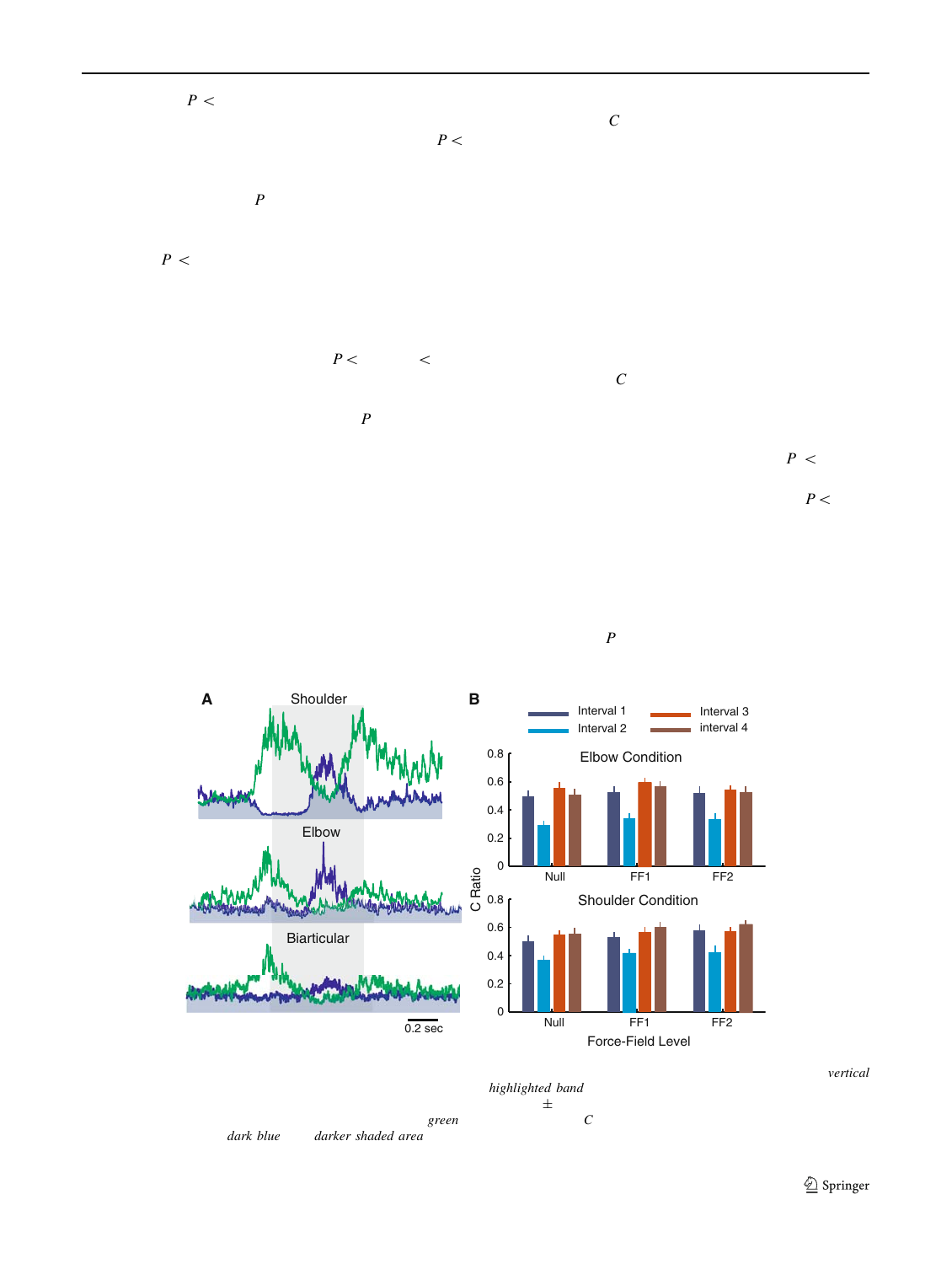<span id="page-7-0"></span>differences in the proportion of cocontraction with move-ANOVA revealed a reliable difference between the mean ment direction  $P \, < \, 0.01$ ). A greater proportion of cocontraction activity of the Þrst 10% of trials (the very cocontraction overall was observed in the elbow movement rst trial was excluded) and the last 10% of trials  $\zeta$ condition but the differences were small (52.5 vs. 48.5%)0.05) in each condition. However, there is still substantial There were two other statistically reliable differences. cocontraction even in the plateau phase of learning. Cocontraction during the acceleration phase of movement We veriÞed that EMG activity was at asymptotic levels accounted for less of the total in the shoulder conditionby assessing changes in the cocontraction level over the (32.5 vs. 40.5%). Similarly the proportion of cocontraction last 50 trials of force-Þeld learning. As in our earlier at the end of movement was less in the shoulder conditionassessment of movement curvature, we divided cocon- $(53.7 \text{ vs. } 59.3\%) R < 0.02$  in each case). traction measures over the last 50 force-Þeld trials in each

Figure 5 shows changes in cocontraction over the cours of the high and low force conditions into Þve bins of ten of learning. The mean (SE) cocontraction level is given trials each (catch trials and the following force-Þeld trial during the interval from 250 to 50 ms before the onset ofare excluded). Over the course of these trials we found no movement (the other parts of the cocontraction trajectorystatistically reliable differences in cocontraction activity ( show a similar pattern). Null Þeld trials are shown in dark > 0.4, repeated measures ANOVA). Cocontraction had blue, cocontraction in the low force condition is shown in thus reached asymptotic levels long before the end of green (with catch trials and the Þrst trial following the training. In summary, the present study Þnds persistent cocatch trial removed) and cocontraction in the high force contraction throughout all phases before and after learning condition is shown in light blue. A repeated measuresa novel task.

with learning but there is persistent cocontraction even at asymptotic performance levels. Mean across subjects (SE) of shoulder, elbow, and biarticular muscle cocontraction from 250 to 50 ms before movement. Null is in *blue*, low force is ingreen and high force is inlight blue (catch trials and the Þrst force-Þeld trial afterwards are removed).a Shoulder condition. b Elbow condition

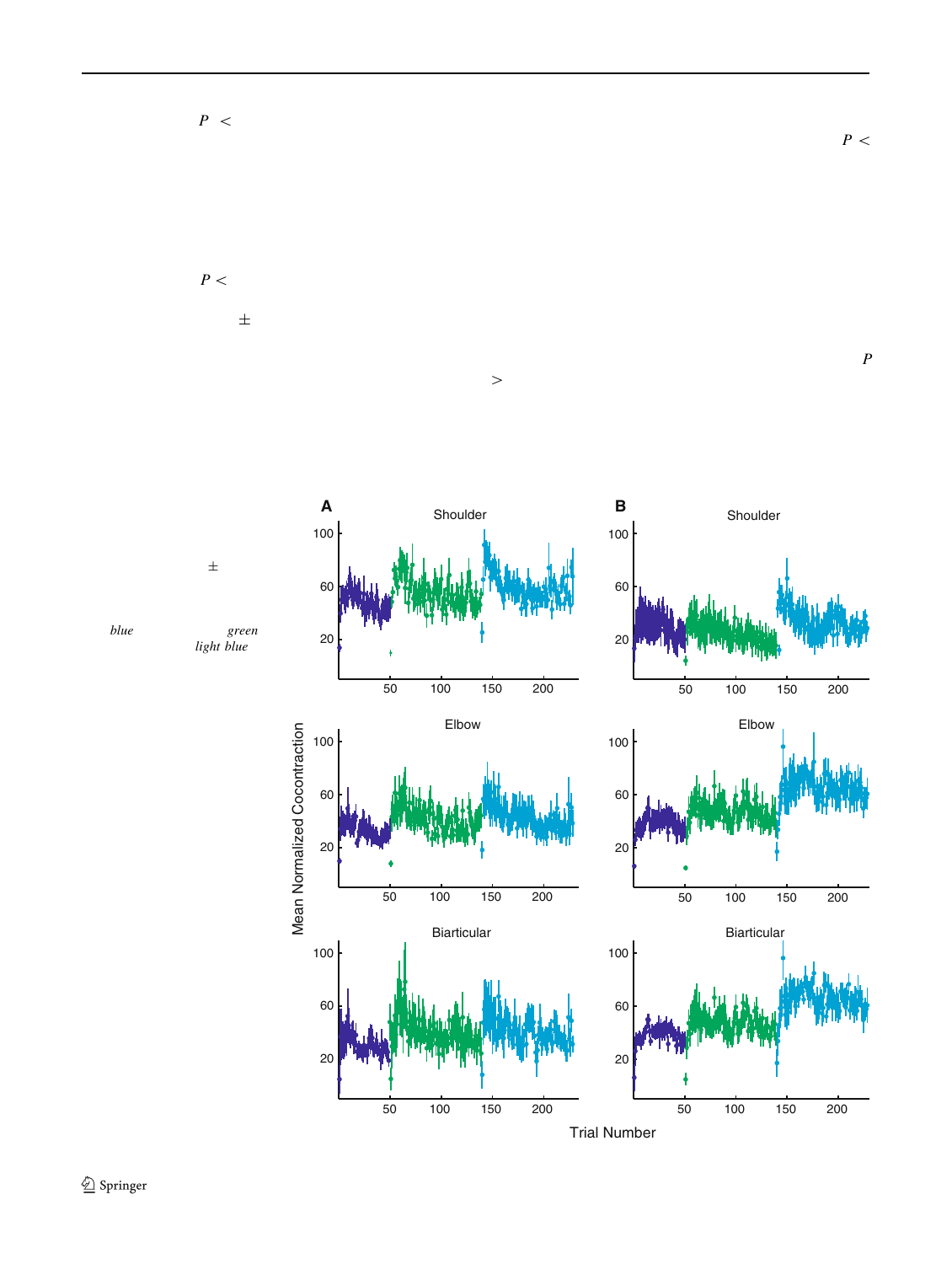We conducted a control study with six new subjects totrails, cocontraction accounts for the same proportion of rule out the possibility that either insufÞcient learning ortotal muscle activity (in range of 50%). There were no the presence of catch-trials were the source of the persisterdliable differences over the Þnal 25 trials in the null and cocontraction. The new subjects were tested over theorce-beld conditions in the proportion of activity due to course of 450 null movements and 450 high force condition cocontraction  $P = 0.09$ ). The mean (SE) of C ratio in the movements, without any catch-trials. Figute shows null condition was 0.45± 0.03 while the same value for the normalized cocontraction, over the interval 250 ms beforeforce-Þeld condition was 0.55 0.05. Figure6c shows that movement start to 200 ms after movement end, averagelearning as assessed by maximum perpendicular deviation over muscle pairs and subjects. Cocontraction is seen to beaches null Þeld levels within about 100 trials. A repeated at asymptotic levels at the end of each phase of the measures ANOVA, divided as above into bins of 25 trials, experiment and greater in magnitude in the high forceindicated no differences in movement curvature over the condition. We examined this quantitatively by dividing the Þnal 350 training movement $\mathcal{P} \succ 0.1$ ). cocontraction measures in both null and force Þeld condi-The order in which subjects performed the task requires tions into Þve bins of 25 trials each that were spaced evenlyomment. In all cases, null Þeld trials were followed by throughout the 450 trial interval. Differences were assessetow force trials and then by high force trials. Although

using a two-way repeated measures ANOVA. We foundsubjects were given 5Đ10 min rest breaks between the three that cocontraction was reliably greater under high forceconditions, the possibility remains that muscle fatigue conditions  $P < 0.001$ ). Using Bonferroni corrected pair- played a role in the observed results. We tested for muscle wise comparisons, we found no differences in fatigue quantitatively. It is known that during isometric cocontraction over the Þnal four bins, that is, following thecontraction the median of the EMG power spectrum shifts Þrst 100 training trials $R > 0.1$  in all cases). This shows toward lower frequencies. Recently timeÐfrequency analthat even after a longer period of training without catch ysis has been used to assess muscle fatigue in cyclic trials subjects consistently use cocontraction as part of theynamic contractions (Bonato et al. 001). It has been control that underlies movement. shown that as a muscle fatigues the Instantaneous median

Figure 6b shows that the proportion of total muscle frequency (IMDF) shifts toward lower values. To test for activity due to cocontraction remains high regardless of théatigue in the present study we compared the mean IMDF force-Þeld condition. Indeed, even in the absence of catcbf the last ten trials in each condition. A three-way repeated

Fig. 6 Cocontraction remains<br>high after extensive training in<br>the absence of catch-trials.<br>a Mean normalized<br>cocontraction across subjects<br>and muscle pairst(SE) over the<br>interval 250 ms before<br>movement start to 200 ms aft high after extensive training in the absence of catch-trials. a Mean normalized cocontraction across subjects and muscle pairs  $(SE)$  over the interval 250 ms before movement start to 200 ms after movement end. The level of cocontraction is greater in the high force conditionb Mean  $C$ ratio (proportion of total muscle activity due to cocontraction) averaged over subjects and muscle pairs  $\pm$ SE). In both null and high force conditions, cocontraction accounts for about 50% of total muscle activity. c Mean perpendicular deviation  $(ESE)$  over the course of training. Performance in the high force condition approaches null Þeld levels within about 100 trials

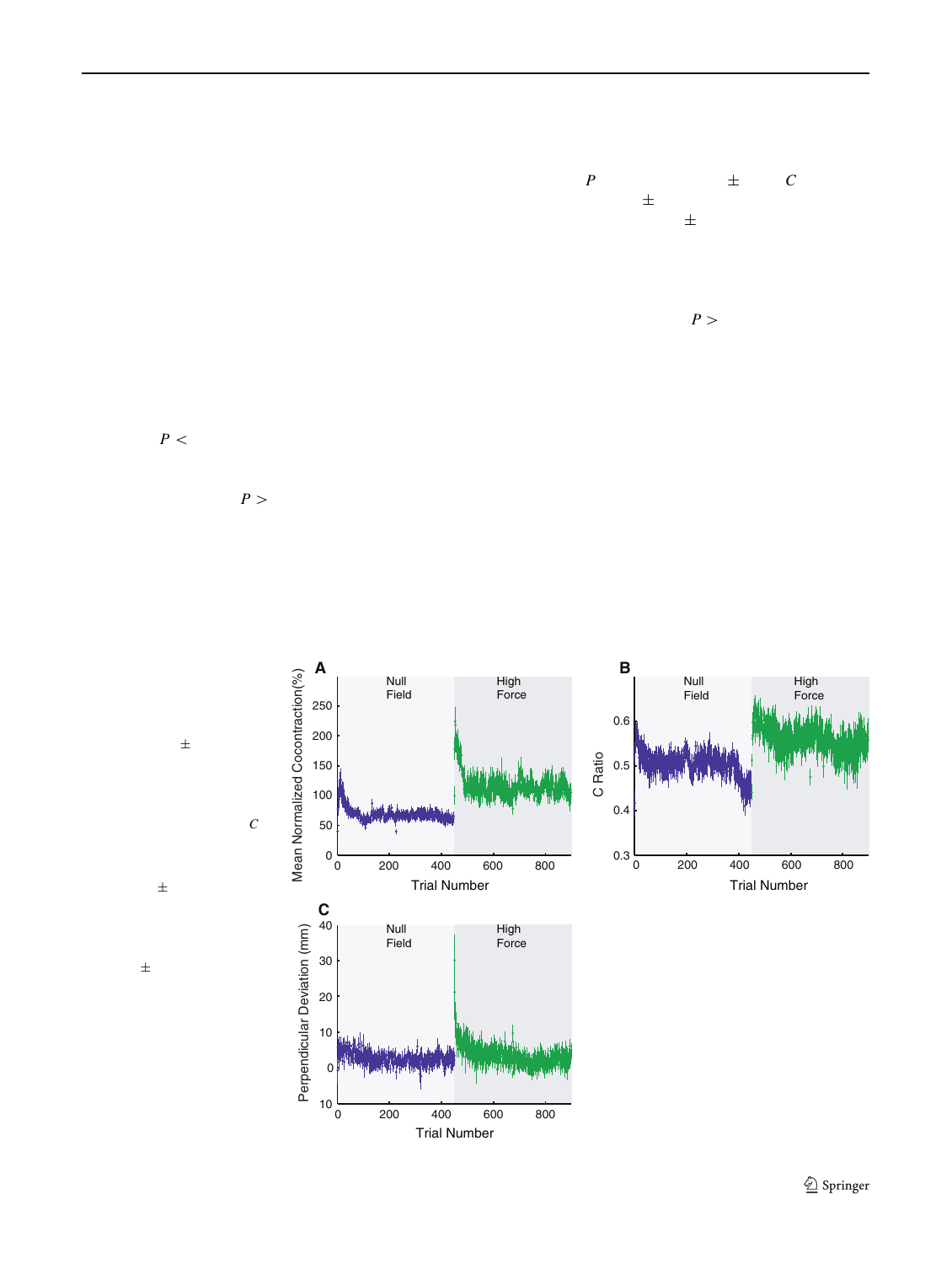measures ANOVA (two directions of movement, three cocontraction quite consistently accounted for 50Ð60% of different force-Þeld conditions, six muscles) found nototal muscle activity. The reason that cocontraction perdifferences in the mean IMDF for the three force-Þeld centages were not higher in the intervals just before and conditions  $P = 0.16$ ). Muscle fatigue can thus be ruled out just after movement is the presence of phasic muscle as a potential source of the present results. activity both prior to movement onset and persistent

## **Discussion**

activity following movement end (Suzuki et a[2001](#page-10-0)). In the present dataset, the onset of phasic activity is clearly evident by 200 ms before the start of movement and is likewise present for several hundred milliseconds after the

We have assessed characteristics of antagonistic musclead of the movement (see F[ig](#page-6-0)a). This accounts for the cocontraction over the course of dynamics learning. Subfact that the observed proportion of cocontraction in these jects were given extensive practice in producing reachingntervals (250Đ50 ms before movement start and in the 200 movements to two visual targets. Each subject was testerds following movement end) is comparable to that in a null Þeld followed by two force-Þeld conditions, a low observed during movement.

force and then a high force condition. Muscle coactivation, The directional tuning of muscle cocontraction and as assessed by the overlap of agonist and antagonist musclerresponding directional changes to hand stiffness have activity was observed in all phases of movement andoeen reported previously (Burdet et a001; Darainy et al. throughout the course of training and accounted for a [2004](#page-10-0) Franklin et al. 2003b Gomi and Osul 998 Perreault substantial proportion of total muscle activation even fol-et al. [2002](#page-10-0). However, the studies in which this directional lowing learning. Importantly, cocontraction characteristicstuning has been observed, have involved either adaptation varied with the speciÞc details of the task. In particular,to an unstable dynamic environment or biofeedback of cocontraction varied in magnitude with the strength of the muscle cocontraction that is presented to the subject. The force-Þeld and also varied with movement direction. Inpresent results (Fig3, panels a, b) show that different each direction, cocontraction changed over the course *c*otatterns of shoulder and elbow cocontraction, and hence movement such that before movement start and up to peat resumably, different underlying neural commands, are velocity, cocontraction in muscles involved primarily in involved for different movement directions even when the joint stabilization was higher than in the prime movers.interaction of the hand with the environment is stable. Following peak velocity cocontraction activity patterns in stabilizer muscles and prime movers was similar. Cocontraction magnitudes were greater at the stationary joint. This difference presumably arises as a consequence

It has been suggested that a combination of feedforwardf the biomechanics of the experimental design. The forceand impedance control are involved in adaptation to both Þeld here produces torques that act primarily about the stable and unstable dynamical environments (Franklin et abtationary joint. The observed difference in cocontraction [2003b\)](#page-10-0). A number of studies have evaluated patterns obetween the stationary and moving joint may well reßect muscle activity in the early stages of learning (Franklin the need for greater stability under these conditions. et al. [2003b](#page-10-0) Thoroughman and Shadmen 1999. These studies report an initial increase in activity for all muscles assessed in this study merits comment. The rationale for followed by a decrease in cocontraction as learning prousing overlap in EMG levels of antagonistic muscles as a gresses. The data from the present study  $(5)$ gshow a measure of cocontraction is that the activity that is comsimilar decline. The present study extends the previousnon to both muscles results in changes in impedance Þndings by showing that the cocontraction which remains without producing accompanying changes in net joint torfollowing motor learning is tuned to the requirements of que. However the measurement of cocontraction in this the task such that it varies in magnitude in a systemationanner also has certain limitations. First cocontraction as fashion both with force level and movement direction. assessed in this way may in part reßect phasic muscle Moreover, we observe that the relative contribution ofactivation. This component is of course absent when cococontraction to total muscle activity remains essentially contraction is assessed under stationary conditions. the same following learning at all force levels. This shows Nevertheless, even if the measured cocontraction in the that cocontraction control is involved in all phases of present study derives in part from phasic activation, it acts learning and that the nervous system maintains a fairlyo increase impedance and in this sense its effects are constant balance of cocontraction and reciprocal activation similar to those observed for coactivation under static The way in which muscle cocontraction has been

The relative level of cocontraction is more or less con-conditions. A second caveat is that cocontraction in the stant over different phases of movement as well. Except fopresent study is estimated over time by computing the the acceleration phase of the movement (from just beforeninimum normalized EMG activity of antagonistic muscle movement start to maximum velocity), we found that pairs. For each muscle, EMG activity is normalized relative